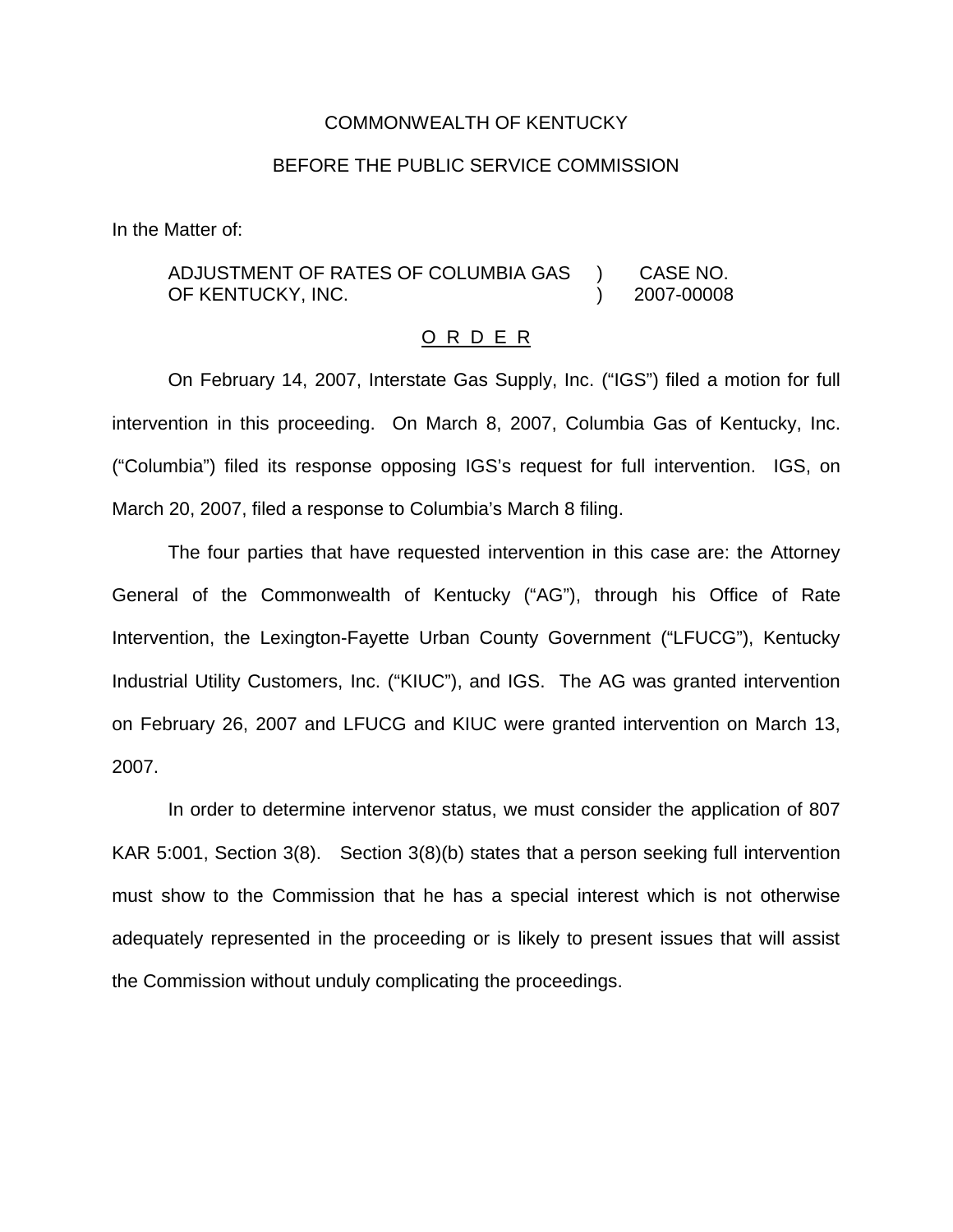IGS is a third-party natural gas supplier participating in Columbia's Customer Choice Program ("Choice Program").<sup>1</sup> Under the Choice Program, IGS solicits and contracts with Columbia's customers to supply the customer natural gas using Columbia's system. However, Columbia continues to be responsible for the delivery function and is the supplier of last resort. The Choice Program is a pilot program and has been extended through March 31, 2009. $2$ 

IGS seeks full intervention to explore the possibility that "the proposed rate adjustment may be unequally allocated between Choice Program customers and non-Choice Program customers." In Columbia's response to the motion of IGS, Columbia basically states that any impact on customers will be adequately addressed by the AG.<sup>3</sup> However, the AG has filed comments in which he urges the Commission to approve the motion of IGS for intervention.<sup>4</sup>

IGS has pointed to two areas that it alleges will adversely affect customers participating in the Choice Program. In granting full intervenor status to IGS we will limit the participation of IGS to those areas it has identified in its request, in that

 $1$  Case No. 1999-00165, The Tariff Filing of Columbia Gas of Kentucky, Inc. to Implement a Small Volume Gas Transportation Service, to Continue its Gas Cost Incentive Mechanisms, and to Continue its Customer Assistance Program.

 $2$  Case No 2004-00462, Application of Columbia Gas of Kentucky, Inc. to Implement a Small Volume Gas Transportation Service.

<sup>&</sup>lt;sup>3</sup> Response of Columbia to IGS motion, filed March 8, 2007.

<sup>4</sup> Comment of AG filed February 19, 2007.